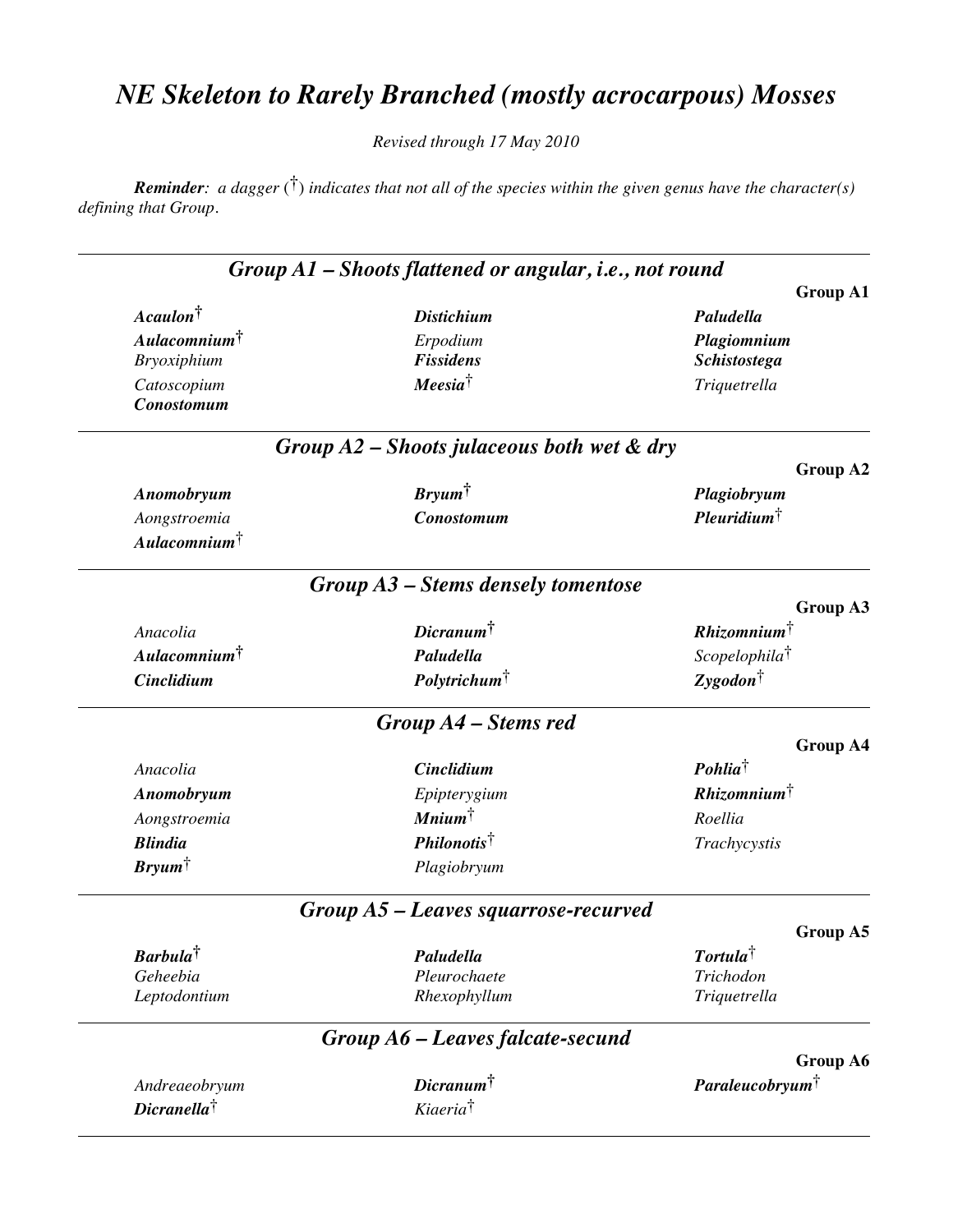|                           |                                                       | Group A7                      |
|---------------------------|-------------------------------------------------------|-------------------------------|
| Anacolia                  | <b>Dicranodontium</b>                                 | Orthodontium <sup>†</sup>     |
| $Archidium^{\dagger}$     | <b>Dicranoweisia</b>                                  | Paraleucobryum                |
| Arctoa                    | $Dicramum^{\dagger}$                                  | $Plewridium^{\dagger}$        |
| $Bartramia^{\dagger}$     | $Ditrichum^{\dagger}$                                 | Pseudoditrichum               |
| <b>Blindia</b>            | Eccremidium                                           | Seligeria <sup>†</sup>        |
| <b>Brachydontium</b>      | Kiaeria                                               | Symblepharis                  |
| $Bruchia^{\dagger}$       | Leptobryum                                            | $Trematodon^{\dagger}$        |
| Campylopus <sup>†</sup>   | Oncophorus <sup>†</sup>                               | Trichodon                     |
| $Dicranella^{\dagger}$    |                                                       |                               |
|                           | Group A8 - Leaves dimorphic                           |                               |
| Epipterygium              | Erpodium                                              | <b>Group A8</b>               |
|                           | Group A9 - Leaves with hair-points or awns            |                               |
|                           |                                                       | Group A9                      |
| $A caulon^{\dagger}$      | $E$ rpodium $\dagger$                                 | Pyramidula                    |
| Aloina <sup>†</sup>       | <i>Grimmia</i> <sup>†</sup>                           | $Schistidium^{\dagger}$       |
| Brachymenium <sup>†</sup> | Jaffueliobryum                                        | <i>Splachnum</i> <sup>†</sup> |
| $Bryum^{\dagger}$         | Lorentziella                                          | Stegonia <sup>†</sup>         |
| Camply lopus              | Orthotrichum <sup>†</sup>                             | $Tetraplodon^{\dagger}$       |
| Coscinodon                | <b>Phascum</b>                                        | $\textit{Tortula}^\dagger$    |
| Crossidium                | Polytrichum <sup>†</sup>                              | $U$ <i>lota</i> <sup>†</sup>  |
| $Desmatodon^{\dagger}$    | $Pseudocrossidium^{\dagger}$                          | Venturiella                   |
| <i>Encalypta</i>          | Pterygoneurum                                         | Voitia                        |
|                           | Group A10 – Leaves with lamellae, ridges or filaments |                               |
|                           |                                                       | Group A10                     |
| Aloina                    | Dicranum <sup>†</sup>                                 | Polytrichastrum               |
| $Artichum^{\dagger}$      | Dryptodon                                             | Polytrichum                   |
| <b>Bartramiopsis</b>      | Lyellia                                               | Psilopilum                    |
| Camply lopus              | Oligotrichum                                          | Pterygoneurum                 |
| Crossidium                | Pogonatum                                             | <b>Saelania</b>               |
|                           | Group A11 – Leaves undulate                           | <b>Group A11</b>              |
| $Artichum^{\dagger}$      | $Aulacomnium^{\dagger}$                               | $Dicranum^{\dagger}$          |
|                           | Group A12 - Leaves involute                           |                               |
|                           |                                                       | Group A12                     |
| Aloina                    | Indusiella                                            | Poly trichum                  |
| <b>Astomum</b>            | Neohyophila                                           | Weissia                       |
| Hyophila                  |                                                       |                               |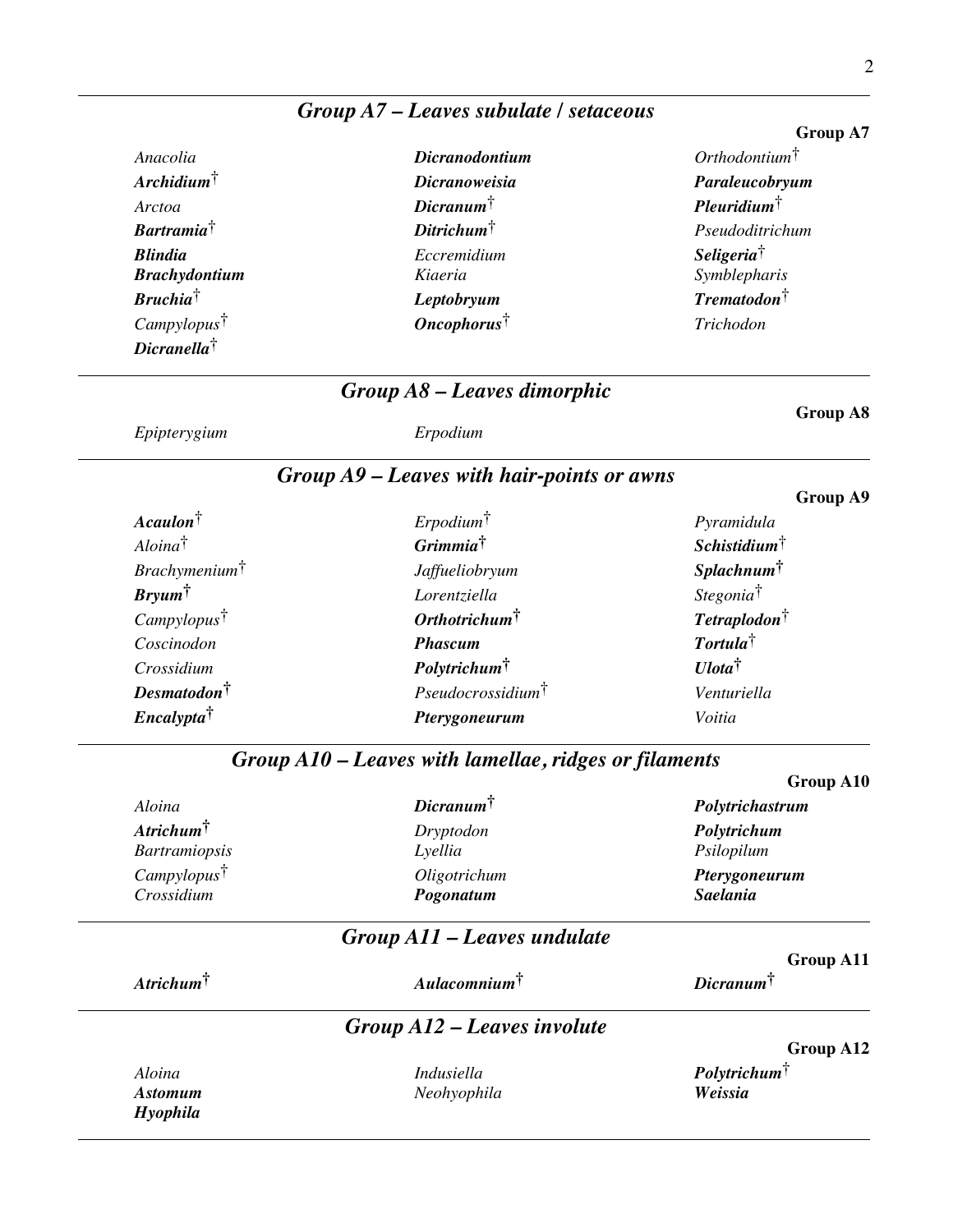#### *Group A13 – Leaves all costa*

*Leucobryum Octoblepharum*

# **Group A13**

**Group A14**

**Group A15**

**Group A16**

**Group A17**

#### *Group A14 – Leaves with a broad, single costa*

|                 |                       | $\sim$ $\sim$ $\sim$ $\sim$ $\sim$ $\sim$ $\sim$ $\sim$ |
|-----------------|-----------------------|---------------------------------------------------------|
| Amblyodon       | Campylopus            | Leptobryum                                              |
| <i>Brothera</i> | $Diranella^{\dagger}$ | $Meesia^{\dagger}$                                      |
| Campylopodiella | <i>Dicranodontium</i> | Paraleucobryum                                          |
|                 |                       |                                                         |

*Reminder: The costa in Groups A15 through A19 is long & single.*

# *Group A15 – Leaves with expanded, sheathing bases*

| <b>Bartramia</b> <sup>†</sup> | $Oligotrichum$ †        | Rhexophyllum      |
|-------------------------------|-------------------------|-------------------|
| <b>Bartramiopsis</b>          | $On cophorus^{\dagger}$ | Symblepharis      |
| $Diranella^{\dagger}$         | Pogonatum               | <b>Timmia</b>     |
| Ditrichum <sup>†</sup>        | Polytrichastrum         | <b>Trematodon</b> |
| Indusiella                    | Polytrichum             | Trichodon         |
| Lyellia                       | Pseudoditrichum         |                   |

#### *Group A16 – Leaves with long decurrencies*

| $Bryum^{\dagger}$  | Paludella                       | <i>Triquetrella</i> |
|--------------------|---------------------------------|---------------------|
| $Meesia^{\dagger}$ | $\mathbf{P}$ ohlia <sup>†</sup> |                     |

## *Group A17 – Leaves with a defined group of hyaline cells*

| <b>Bryoerythrophyllum</b> | Hedwigia                | $\textbf{Pottia}^{\dagger}$  |
|---------------------------|-------------------------|------------------------------|
| $Bryum^{\dagger}$         | Luisierella             | Syrrhopodon                  |
| Calymperes                | <b>Oxystegus</b>        | <b>Tortella</b>              |
| $Desmatodon^{\dagger}$    | Paraleptodontium        | Tortula <sup>†</sup>         |
| $Encaly p t a^{\dagger}$  | $Playiobryum^{\dagger}$ | Trichostomopsis <sup>†</sup> |
| Eucladium                 | Pleurochaete            | Trichostomum                 |

#### *Group A18 – Leaves with a distinct border*

|                          |                               | Group A18                 |
|--------------------------|-------------------------------|---------------------------|
| <b>Atrichum</b>          | $Desmatodon^{\dagger}$        | Psilopilum                |
| <b>Bartramiopsis</b>     | $Entosthodon^{\dagger}$       | Rhizomnium                |
| $Brachymenium^{\dagger}$ | Epipterygium                  | Rhodobryum                |
| $Bryum^{\dagger}$        | Leptodontium $\dagger$        | Roellia                   |
| <b>Buxbaumia</b>         | $\textit{Minimum}^{\dagger}$  | Scouleria                 |
| Calymperes <sup>†</sup>  | <i>Oedipodium</i>             | Splachnobryum             |
| <b>Cinclidium</b>        | Plagiomnium                   | Syrrho podon <sup>†</sup> |
| Crumia                   | Pseudobryum                   | Tortula <sup>†</sup>      |
| Cyrtomnium               | Pseudocrossidium <sup>†</sup> | Trachycystis              |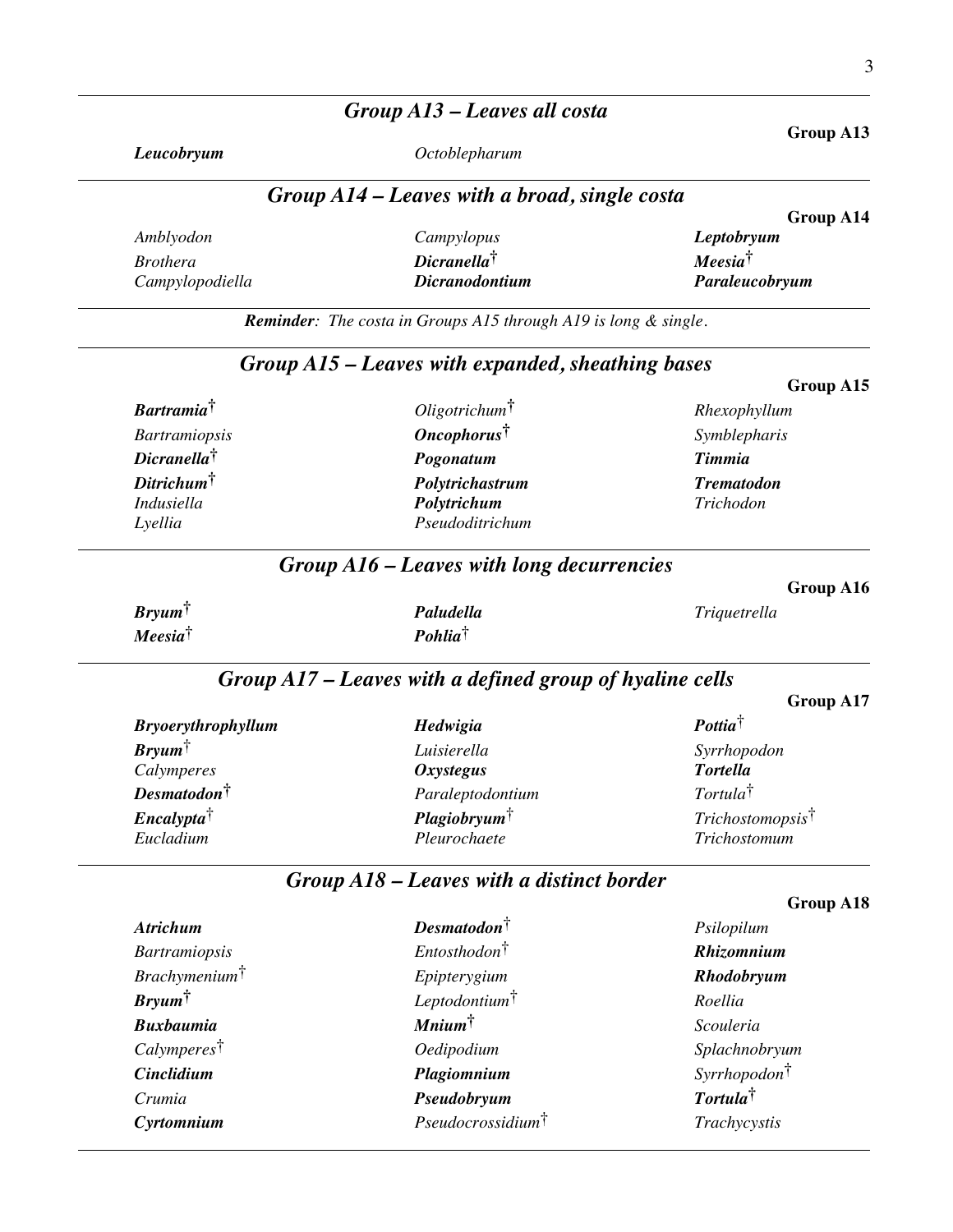|                |                            | Group A19            |
|----------------|----------------------------|----------------------|
| Arctoa         | <b>Dicranodontium</b>      | Grimmia <sup>†</sup> |
| <b>Blindia</b> | Dicranoweisia <sup>†</sup> | Kiaeria              |
| Campylopus     | <i>Dicranum</i>            | Paraleucobryum       |

*Group A19 – Leaves with distinct alar cells*

## *Group A20 – Leaves with costa extremely reduced to lacking*

|                           |                     | Group A20                   |
|---------------------------|---------------------|-----------------------------|
| $Andreaea^{\dagger}$      | <i>Micromitrium</i> | $Tetrodontium$ <sup>T</sup> |
| $E$ phemerum $^{\dagger}$ | <b>Schistostega</b> | Venturiella                 |
| Erpodium                  | <b>Sphagnum</b>     |                             |

*Reminder: Definitions for cell length to breadth ratios are found in the Introduction, the Overview & at the end of this section.*

|                                             | Group $A21$ – Cells long (>5:1) & smooth                                |                               |
|---------------------------------------------|-------------------------------------------------------------------------|-------------------------------|
| Group A21                                   | $\mathbf{P}$ ohlia <sup>†</sup>                                         | $Orthodontium$ <sup>†</sup>   |
|                                             | Group $A22$ – Cells intermediate (2-5:1) & distinctly papillose         |                               |
| Group A22<br><i>Philonotis</i> <sup>†</sup> | Gymnostomiella                                                          | $Bartramia^{\dagger}$         |
|                                             | Group $A23$ – Cells intermediate $\&$ distinctly prorulose              |                               |
| Group A23                                   |                                                                         |                               |
| $E$ <i>phemerum</i>                         | <b>Bruchia</b> <sup>†</sup>                                             | <b>Bartramia</b> <sup>†</sup> |
| $Philonotis^{\dagger}$                      | <b>Conostomum</b>                                                       | <b>Bartramidula</b>           |
|                                             | Group $A24$ – Cells intermediate & smooth (or indistinctly ornamented*) |                               |
| Group A24                                   |                                                                         |                               |
| Physcomitrium                               | <b>Ditrichum</b>                                                        | $Bruchia^{\dagger}$           |
| $\mathbf{P}$ ohlia <sup>†</sup>             | Entosthodon                                                             | <b>Bryobrittonia</b>          |
| <b>Seligeria</b>                            | Funaria                                                                 | <b>Bryum</b>                  |
| Splachnobryum                               | Meesia                                                                  | Catoscopium                   |
| <b>Tayloria</b>                             | Mielichhoferia                                                          | <b>Dicranella</b>             |
| <b>Tetrodontium</b>                         | $Orthodontium^{\dagger}$                                                | <b>Discelium</b>              |

\*: Cells bulging, mammillose (both bulging & papillose) or indistinctly papillose, i.e. low papillae